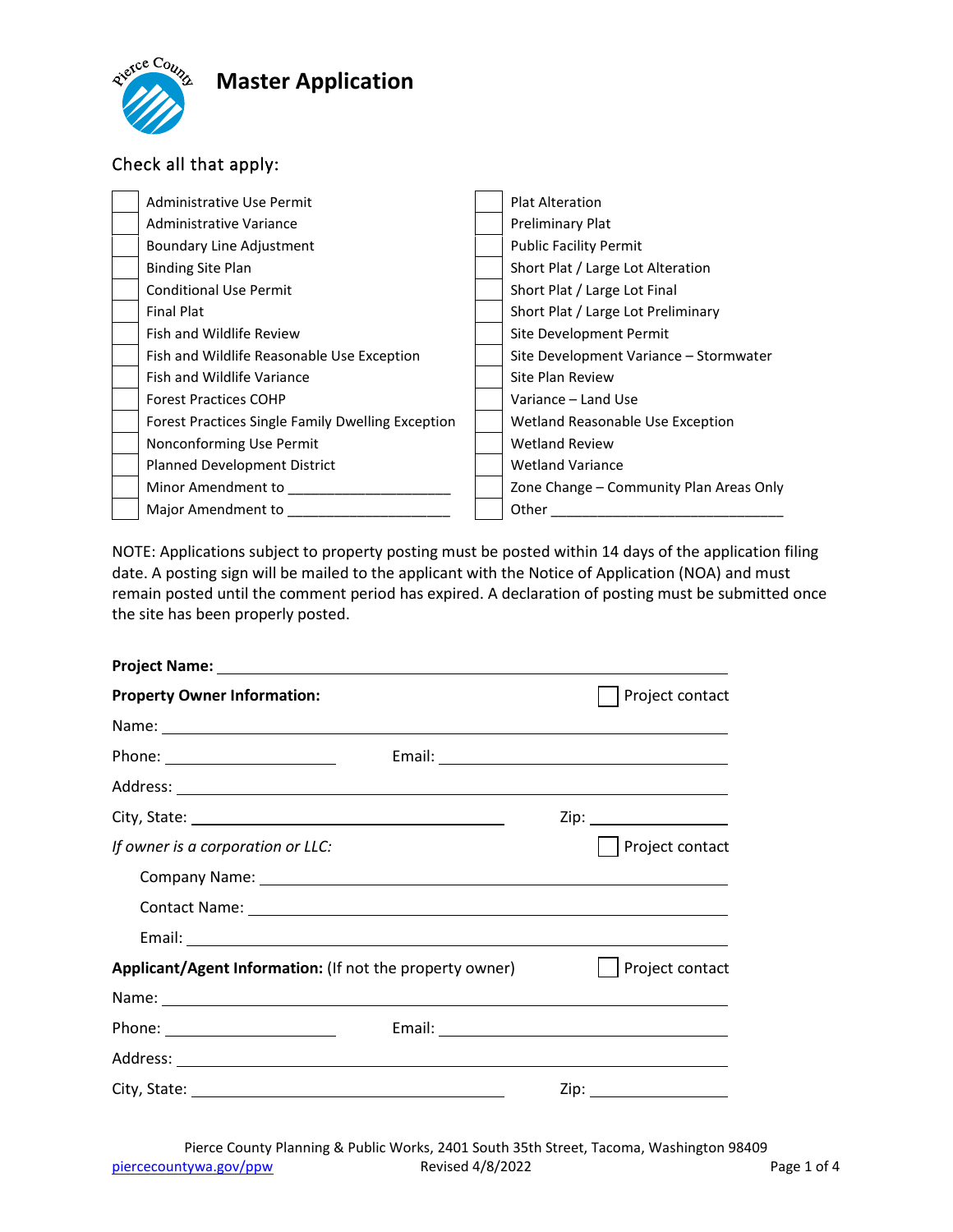Please identify additional parties that you want to receive email regarding this project.

Name: Called a Communication of the Email:

Name: Email:

| Email:         |  |  |
|----------------|--|--|
|                |  |  |
| $\bullet$<br>- |  |  |

### Signatures:

The Applicant/Agent must sign the application

I certify that to the best of my knowledge and belief, the information provided in this application is true, complete, and accurate. I also certify that I have the authority to carry out the proposed activities, and I agree to start work only after all necessary permits and approvals have been received.

I hereby grant to the agencies to which this application is made or forwarded, the right to enter the above-described location to inspect the proposed, in-progress, or completed work.

Property owner:

 $\overline{a}$ 

 $\overline{\phantom{a}}$ 

I authorize the applicant/agent to act on my behalf in matters related to this application.

I authorize the applicant/agent to receive issued and approved plans from Pierce County.

Property Owner Signature **Date** Date

Applicant/Agent Signature Date

## Applicant Attestation:

All applicants must confirm they have a legal right to begin the permitting process for the proposed development project. The **Applicant [Attestation](https://www.cognitoforms.com/PierceCountyPlanningPublicWorks/ApplicantAttestation?v2) form** must be completed and uploaded with application submittal along with any required supporting documents.

If the applicant is an agent of the property owner, they must submit written permission from the property owner that authorizes them to act on their behalf. **This completed application, signed by the property owner, counts as agent authorization.**

### Project and Site Information:

Site address:

L

Tax parcel number(s):

Gate code (if applicable):

Current use of property: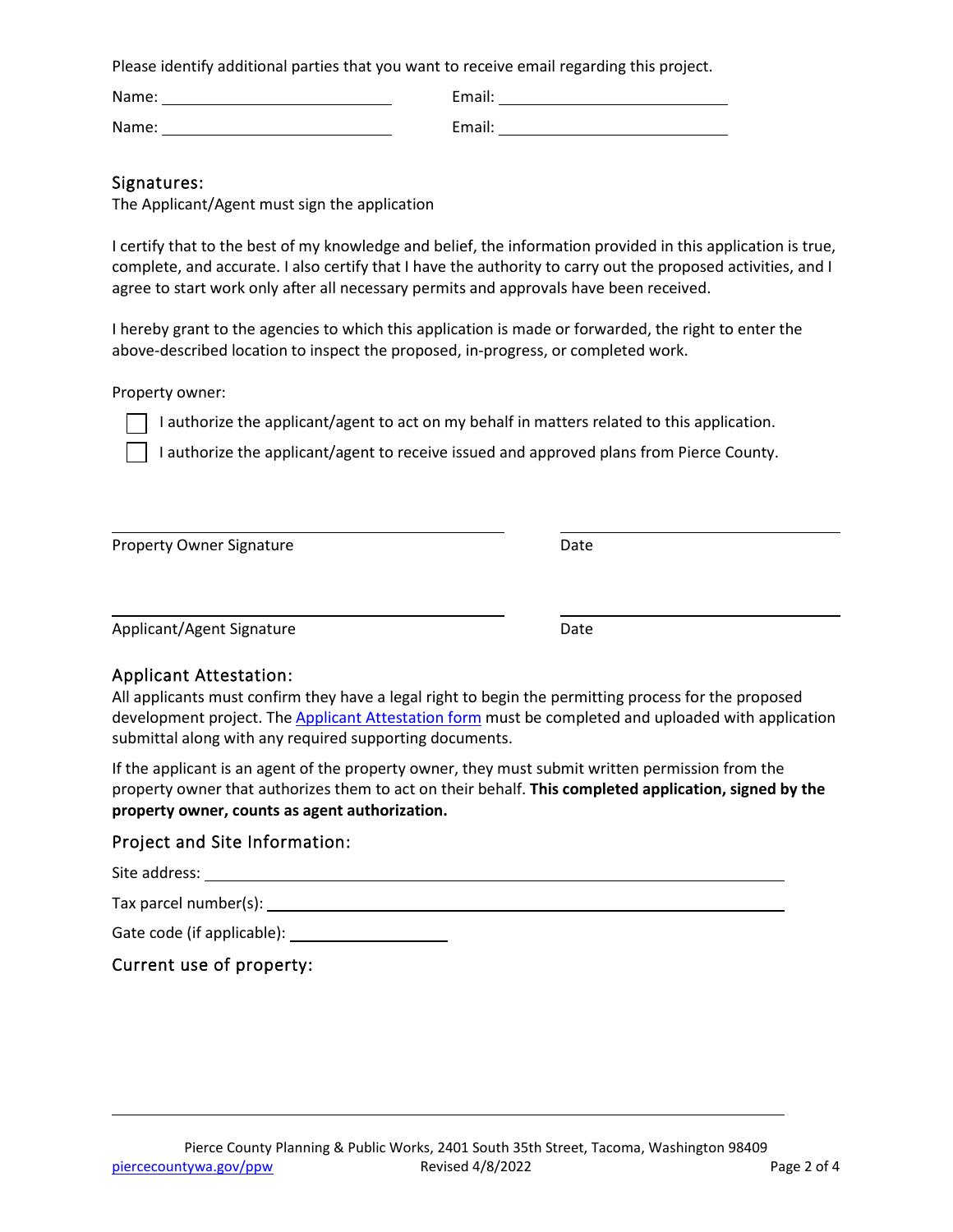#### Detailed Description of Request:

(Required. Attach additional sheets if needed.)

| Source of water (well or name of public/private company): ______________________                                                                                                           |
|--------------------------------------------------------------------------------------------------------------------------------------------------------------------------------------------|
|                                                                                                                                                                                            |
|                                                                                                                                                                                            |
|                                                                                                                                                                                            |
| Is septic system on-site? $ $   Yes $ $ No                                                                                                                                                 |
|                                                                                                                                                                                            |
| Describe the current use on the surrounding properties to the:                                                                                                                             |
|                                                                                                                                                                                            |
|                                                                                                                                                                                            |
|                                                                                                                                                                                            |
|                                                                                                                                                                                            |
| Has site preparation started? If so, explain to what extent.                                                                                                                               |
| If the proposal is commercial or industrial, what are the proposed days and hours of operation?                                                                                            |
| Do you have any plans for future additions, expansion, or further activity related to or connected with<br>this proposal?                                                                  |
| Proposed timing for completion of the proposal (include phasing if applicable):                                                                                                            |
| Are there any other applications pending for governmental approvals for this or other proposals directly<br>affecting the property covered by the proposal?<br><b>Contract</b><br>Yes   No |
| If yes, please list:                                                                                                                                                                       |
|                                                                                                                                                                                            |